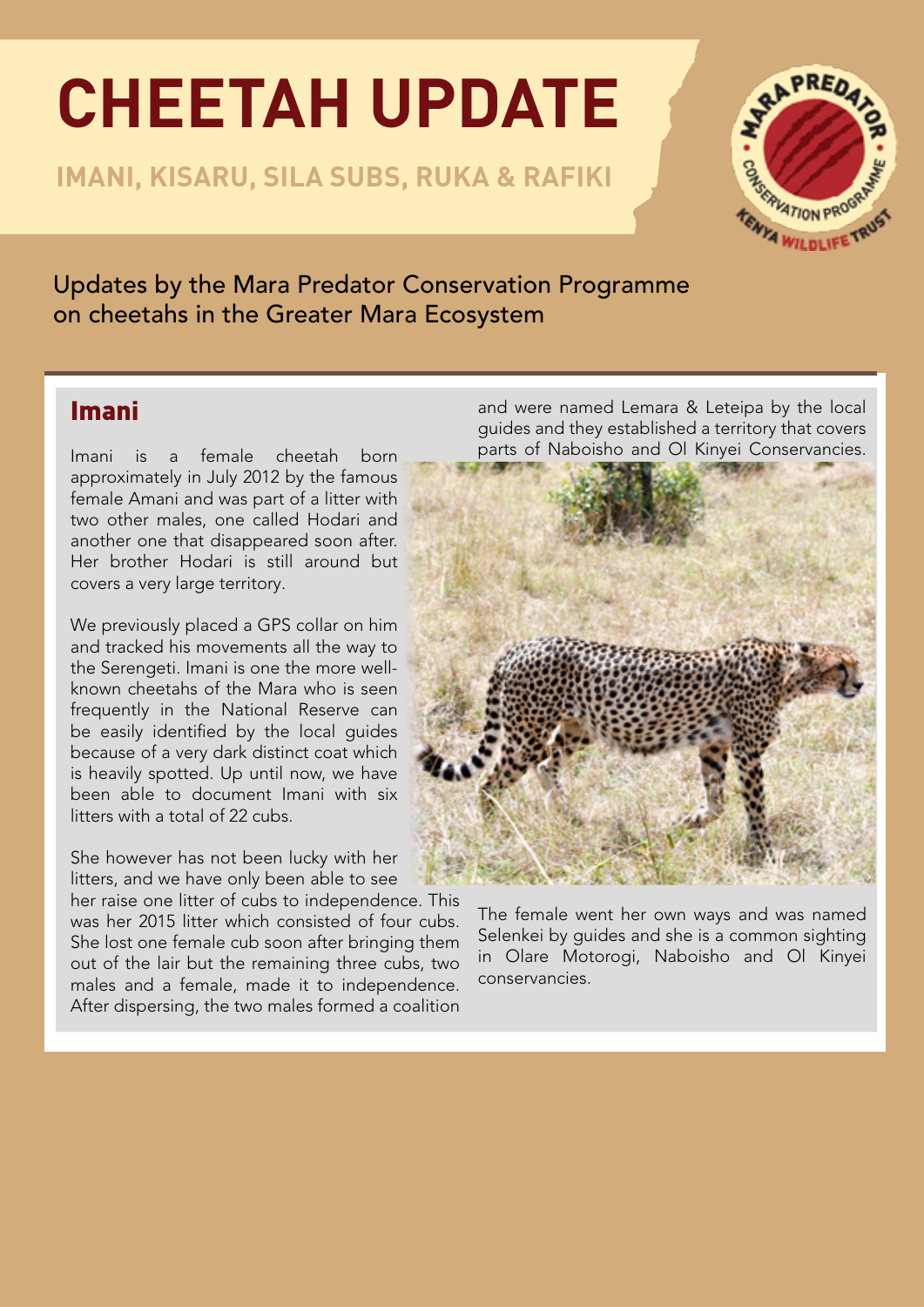### Kisaru

Kisaru is another one of Amani's daughters who many people know because of her six cubs she brought out of the lair in 2019 and raising them all to independence. Kisaru was born in March 2016, and she was part of a litter of just two, and her sister was called Anashe by some and Busara by others.

Amani raised them almost entirely in Mara North Conservancy, but she would occasionally pop up in Olare Motorogi Conservancy as well with her two daughters. After dispersing from their mother in July 2017, the girls stayed together until February 2018 before finally going their separate ways to start their solitary adult life. Kisaru travelled to Enonkishu Conservancy and in August 2019, she had her first litter of six cubs, five females and one male. It is usually overwhelming for a

mother to raise such a big litter to independence, but she defied all odds.

It is however important to note that three of the juvenile females separated from Kisaru and the remaining offspring for unknown reasons when they were only 12 months old and therefore their chances of survival were low. The other three stayed with their mother and successfully dispersed in late October 2020. We are happy to report that Kisaru recently brought her second litter of four cubs from the lair, also in Enonkishu Conservancy



in August this year although she has already lost two cubs.

The other excellent news is that one of her daughters from her first litter was recently seen with seven tiny cubs but they were barely a month old at the time of the sighting so fingers crossed she will bring them all out of the lair soon.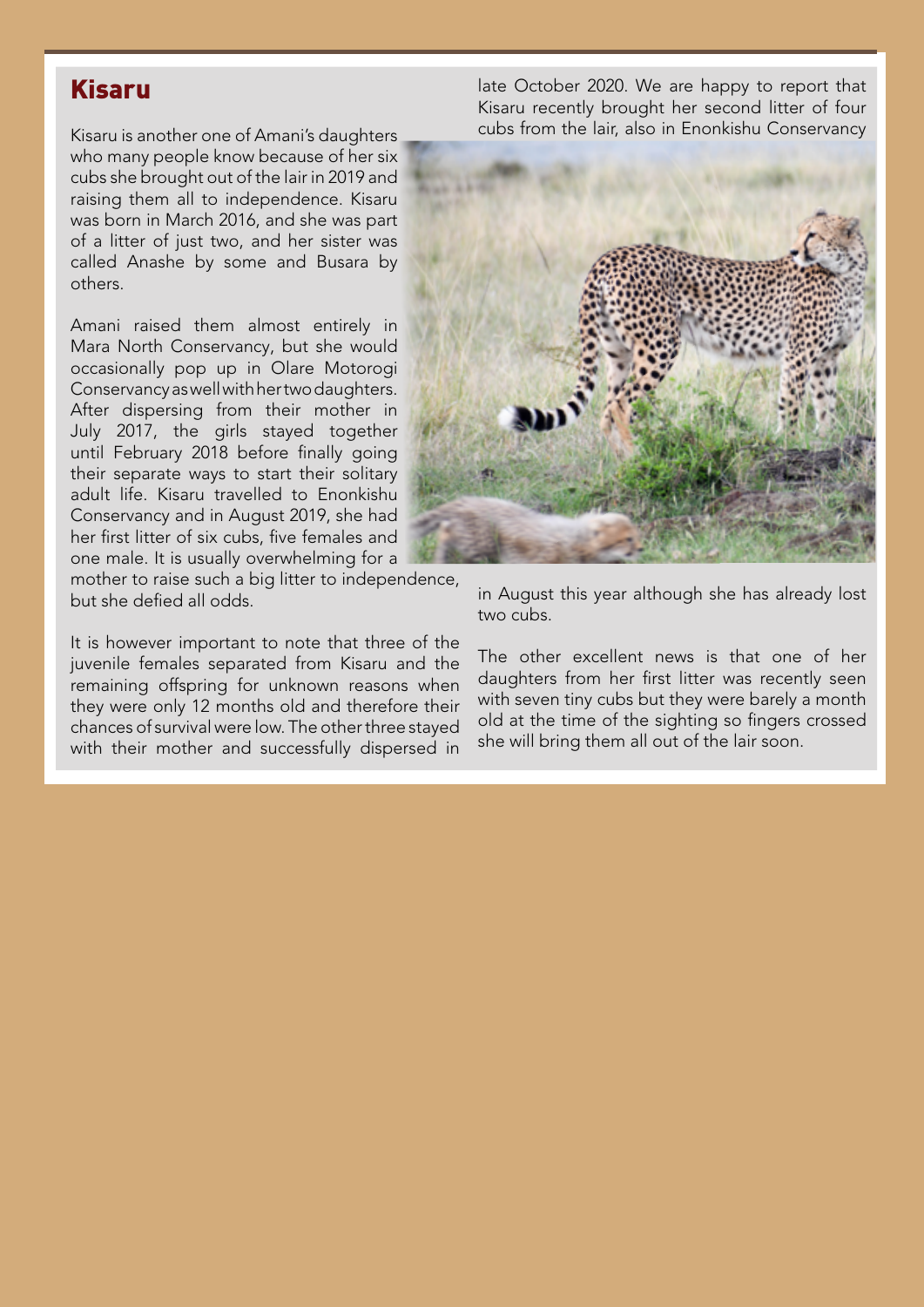#### Sila Subs

Sila is Selenkei's daughter, Imani's granddaughter and Amani's great granddaughter. She was born in January 2018 and was part of a litter of four cubs as the only female. Selenkei raised the litter between Olare Motorogi, Naboisho and Ol kinyei conservancies and she successfully raised them all to independence as they dispersed in June 2019.

After dispersing, Sila and her brothers were joined by a young male we could not identify but their union did not last very long. After dispersing, the young cheetahs ventures into community areas bordering Olare-Motorogi Conservancy (OMC) and Pardamat, occasionally going into fenced plots and sometimes MPCP was called to intervene. The youngsters then disappeared for a spell, but Sila was later seen alone in August of 2019 back in OMC while we never ever saw her three brothers

again. After about a year of her absence, Sila showed up again in OMC with three seven months old cubs, a male and two females.

To make it more interesting, Sila and her cubs were joined by a brother from Selenkei's 2019 litter, who had recently dispersed from her mother. The group were frequently seen in

OMC and would occasionally go back to the community area in Pardamat. Selenkei's son from the 2019 litter was the first to leave the group and



Sila's own cubs dispersed soon after, in August this year.

We are still seeing them around doing some exploration on their and have even been sighted in the National Reserve. Sila on the other hand seems to be enjoying the break without cubs and is frequently sighted in OMC.